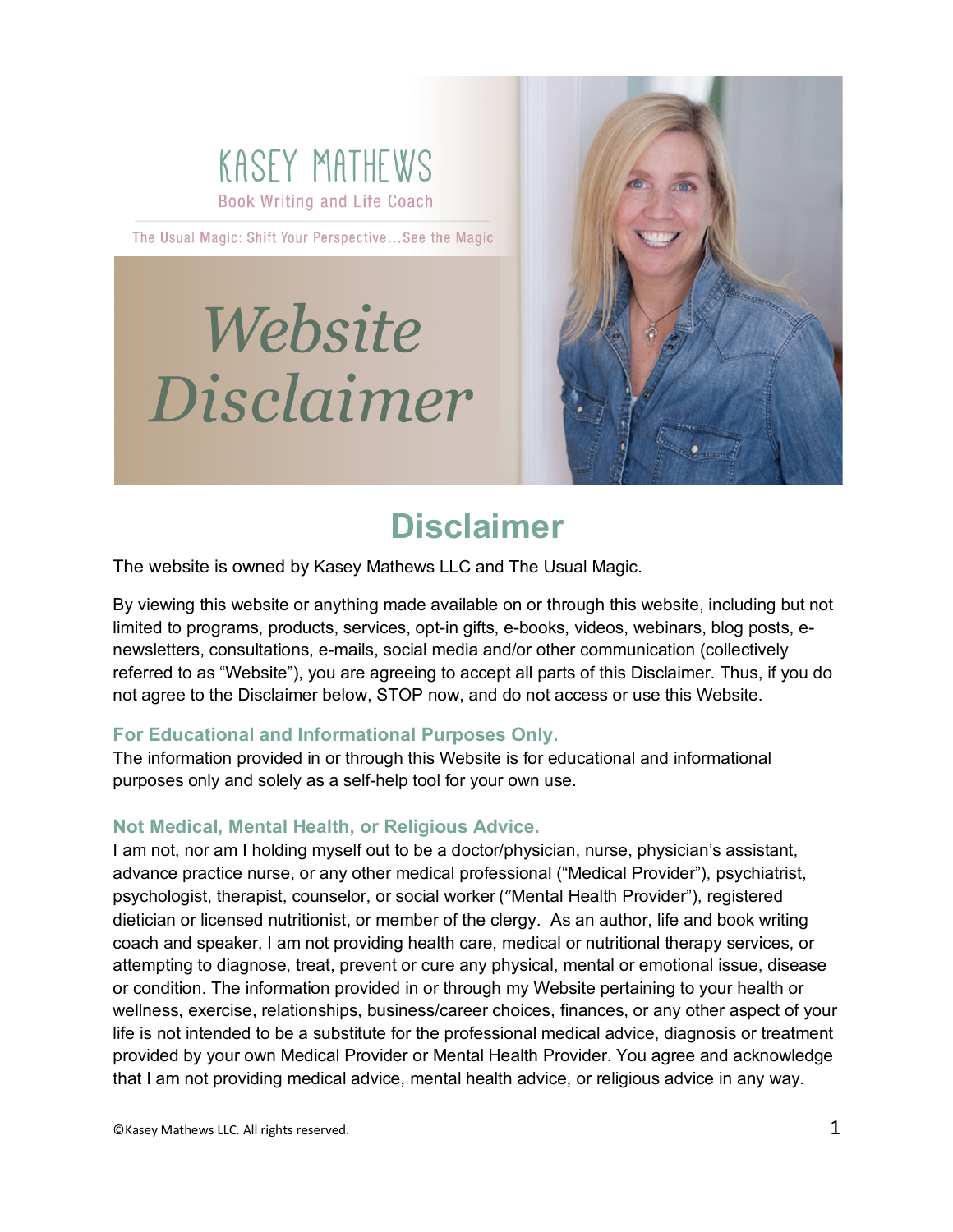Always seek the advice of your own Medical Provider and/or Mental Health Provider regarding any questions or concerns you have about your specific health or any medications, herbs or supplements you are currently taking and before implementing any recommendations or suggestions from our Website. Do not disregard medical advice or delay seeking medical advice because of information you have read on this Website. Do not start or stop taking any medications without speaking to your own Medical Provider or Mental Health Provider. If you have or suspect that you have a medical or mental health problem, contact your own Medical Provider or Mental Health Provider promptly. The information contained on this Website has not been evaluated by the Food and Drug Administration.

# **Not Legal or Financial Advice.**

I am not an attorney, accountant or financial advisor, nor am I holding myself out to be. The information contained in this Website is not intended to be a substitute for legal or financial advice that can be provided by your own attorney, accountant, and/or financial advisor. Although care has been taken in preparing the information provided to you, I cannot be held responsible for any errors or omissions, and I accept no liability whatsoever for any loss or damage you may incur. Always seek financial and/or legal counsel relating to your specific circumstances as needed for any and all questions and concerns you now have, or may have in the future. You agree that the information on our Website is not legal or financial advice.

### **Personal Responsibility.**

You aim to accurately represent the information provided to us on or through our Website. You acknowledge that you are participating voluntarily in using our Website and that you are solely and personally responsible for your choices, actions and results, now and in the future. You accept full responsibility for the consequences of your use, or non-use, of any information provided on or through this Website, and you agree to use your own judgment and due diligence before implementing any idea, suggestion or recommendation from my Website to your life, family or business.

#### **No Guarantees.**

My role is to support and assist you in reaching your own goals, but your success depends primarily on your own effort, motivation, commitment and follow-through. I cannot predict and I do not guarantee that you will attain a particular result, and you accept and understand that results differ for each individual. Each individual's results depend on his or her unique background, dedication, desire, motivation, actions, and numerous other factors. You fully agree that there are no guarantees as to the specific outcome or results you can expect from using the information you receive on or through this Website.

# **Earnings Disclaimer.**

Any earnings or income statements or examples shown through our Website are only estimates of what might be possible now or in the future. There can be no assurance as to any particular financial outcome based on the use of our Website. You agree that I am not responsible for your earnings, the success or failure of your personal or business decisions, the increase or decrease of your finances or income level, or any other result of any kind that you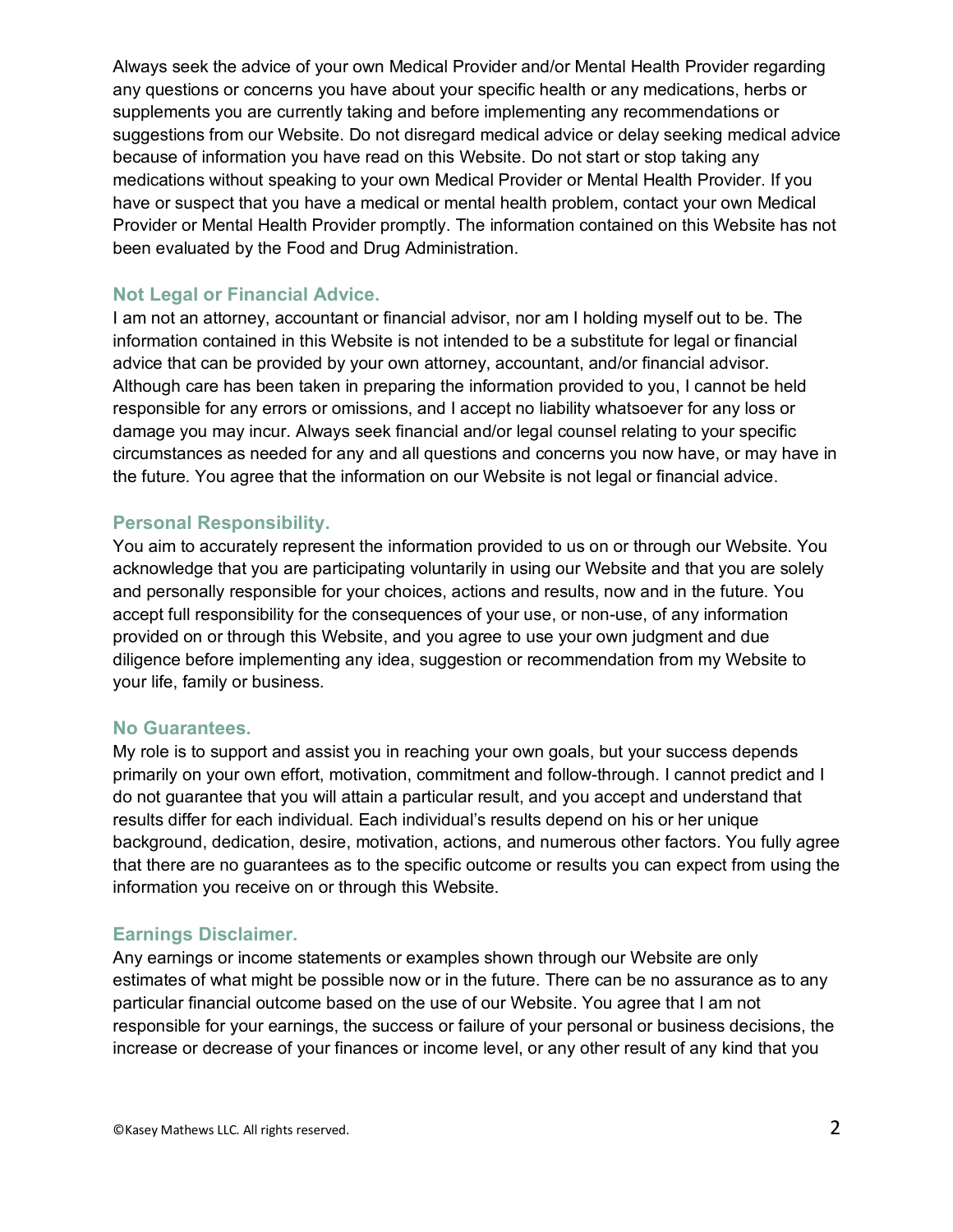may have as a result of information presented to you through our Website. You are solely responsible for your results.

#### **Testimonials.**

I present real world experiences, testimonials, and insights about other people's experiences with my Website for purposes of illustration only. The testimonials, examples, and photos used are of actual clients and results they personally achieved, or they are comments from individuals who can speak to my character and/or the quality of my work. They are not intended to represent or guarantee that current or future clients will achieve the same or similar results; rather, these testimonials represent what is possible for illustrative purposes only.

# **Assumption of Risk.**

As with all situations, there are sometimes unknown individual risks and circumstances that can arise during use of my Website that cannot be foreseen that can influence or reduce results. You understand that any mention of any suggestion or recommendation on or through my Website is to be taken at your own risk, with no liability on my part, recognizing that there is a rare chance that illness, injury or even death could result, and you agree to assume all risks.

# **Limitation of Liability.**

By using this Website, you agree to absolve me of any liability or loss that you or any other person may incur from use of the information, products or materials that you request or receive through or on my Website. You agree that I will not be liable to you, or to any other individual, company or entity, for any type of damages, including direct, indirect, special, incidental, equitable or consequential loss or damages, for use of or reliance on my Website. You agree that I do not assume liability for accidents, delays, injuries, harm, loss, damage, death, lost profits, personal or business interruptions, misapplication of information, physical or mental disease or condition or issue, or any other type of loss or damage due to any act or default by me or anyone acting as our agent, consultant, affiliate, joint venture partner, employee, shareholder, director, staff, team member, or anyone otherwise affiliated with my business or me, who is engaged in delivering content on or through this Website.

# **Indemnification and Release of Claims.**

You hereby fully and completely hold harmless, indemnify and release me and any of my agents, consultants, affiliates, joint venture partners, employees, shareholders, directors, staff, team members, or anyone otherwise affiliated with my business or me from any and all causes of action, allegations, suits, claims, damages, or demands whatsoever, in law or equity, that may arise in the past, present or future that is in any way related to my Website.

#### **No Warranties.**

I MAKE NO WARRANTIES RELATED TO THE PERFORMANCE OR OPERATION OF MY WEBSITE. I MAKE NO REPRESENTATIONS OR WARRANTIES OF ANY KIND, EXPRESS OR IMPLIED, AS TO THE INFORMATION, CONTENT, MATERIALS, PROGRAMS, PRODUCTS OR SERVICES INCLUDED ON OR THROUGH THE WEBSITE. TO THE FULL EXTENT PERMISSIBLE BY APPLICABLE LAW, I DISCLAIM ALL WARRANTIES, EXPRESS OR IMPLIED, INCLUDING IMPLIED WARRANTIES OF MERCHANTABILITY AND FITNESS FOR A PARTICULAR PURPOSE.